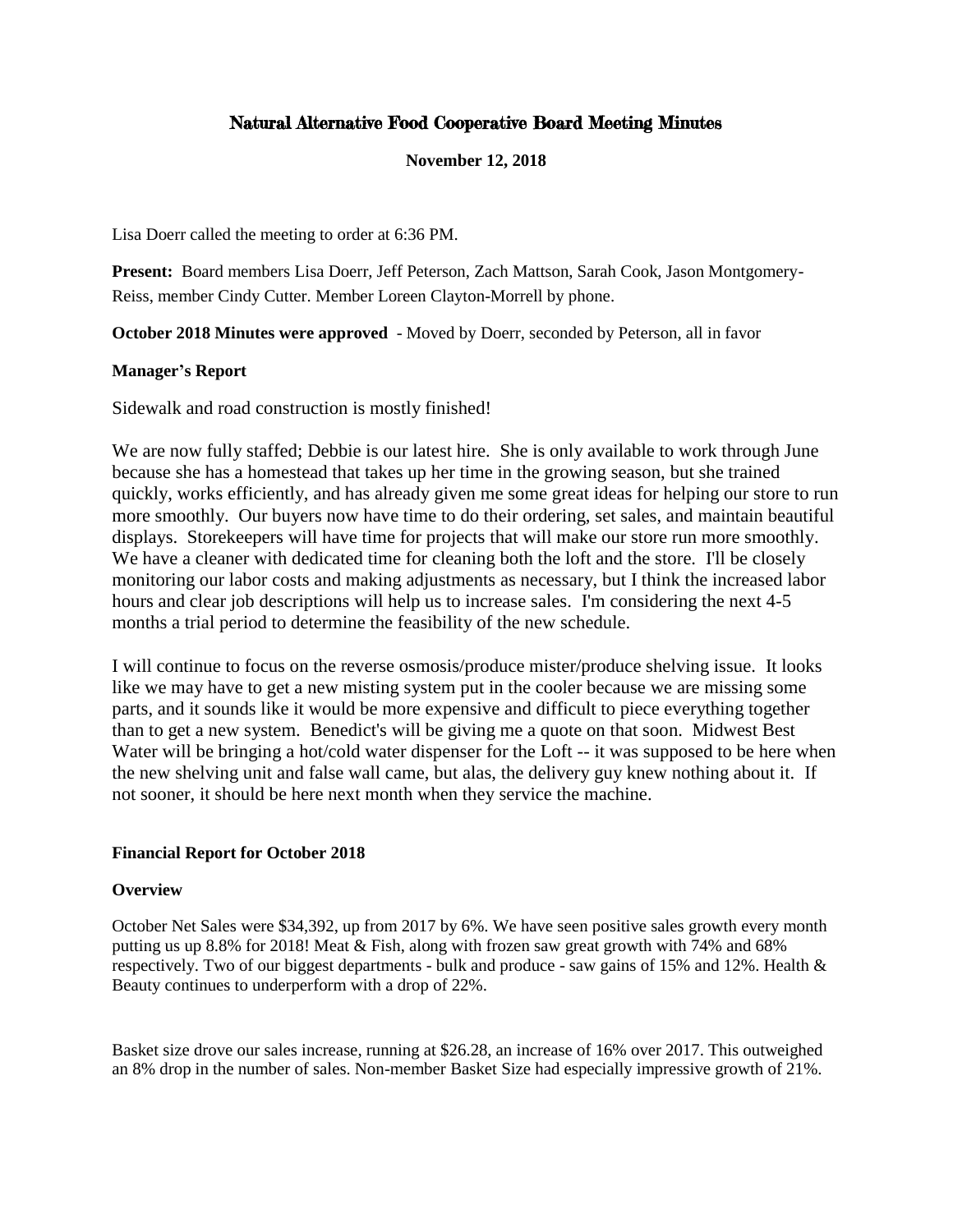Gross Profit on Grocery Sales remained weak again in October at \$8,504. That leaves us with a 27% Gross Profit for 2018 or 10% below 2017. Payroll Expenses were right on target with October and year to date running at 19%.

October Net Ordinary Income was \$110 with a Net Income of -\$446. Net Ordinary Income year to date is \$5,559. After Depreciation of \$9,167 and Capital Repairs on Equipment of \$8,285, Net Income year to date stands at -\$9,715.

Our balance sheet remains strong with all Accounts Payable current.

#### **Year to Date Profit/Loss (YTD)**

Net Sales 2018 YTD: \$365,870 Net Sales 2017 YTD: \$333,774 Increase: \$32,096 or 8.8%

Net Income 2018 YTD: -\$9,725 Net Income 2017 YTD: -\$5,276 Decrease: -\$4,449

Net Ordinary Income 2018 YTD: \$5,549 Net Ordinary Income 2017 YTD: \$14,442 Decrease: -\$8,893

#### **Co-op Loft**

Office 3 is currently available with rent of \$275/month. The tenant moved into the co-work space, making a total of two people who utilize this space at \$59/month. The co-work space monthly rent was adjusted from \$99/month to \$59/month in hopes of accommodating more tenants. Office 1 will soon be vacant with \$350/month rent. Wellness open house on Saturday November 15, 2018 from 1-4.

#### **Building Maintenance**

Jeff Peterson and Ron Erickson secured the hole in the building near the fairy house where piping enters the building. Money was donated for a new garage door and installation on the back of the building. Tom Horst volunteered to do the finishing touches on the door. On November  $20<sup>th</sup>$  the awning will be put back together due to the damage that it sustained from the main street road work being done. The Natural Alternative toilet is now working properly! Thank you, Marie, for making a call to the toilet company and getting replacement parts and Ron Erickson for installing them!

### **Farmers Summit**

Jason Montgomery-Reiss through networking with many local farmers has been working out the logistics of how to supply the co-op for 20 to 26 weeks out of the year with local produce. In theory this would benefit the farmers as well as the co-op. To do so proves is complicated.

#### **Food for Change**

The "Food for Change" screening that took place on October 24<sup>th</sup> was attended by 25 people from around the region. A diverse group that made for good discussion and questions. \$137.50 was collected in donations. Cindy and Loreen are looking at different locations as to where the movie should be shown that will make the most impact. A possibility is through the Luck Community Ed program.